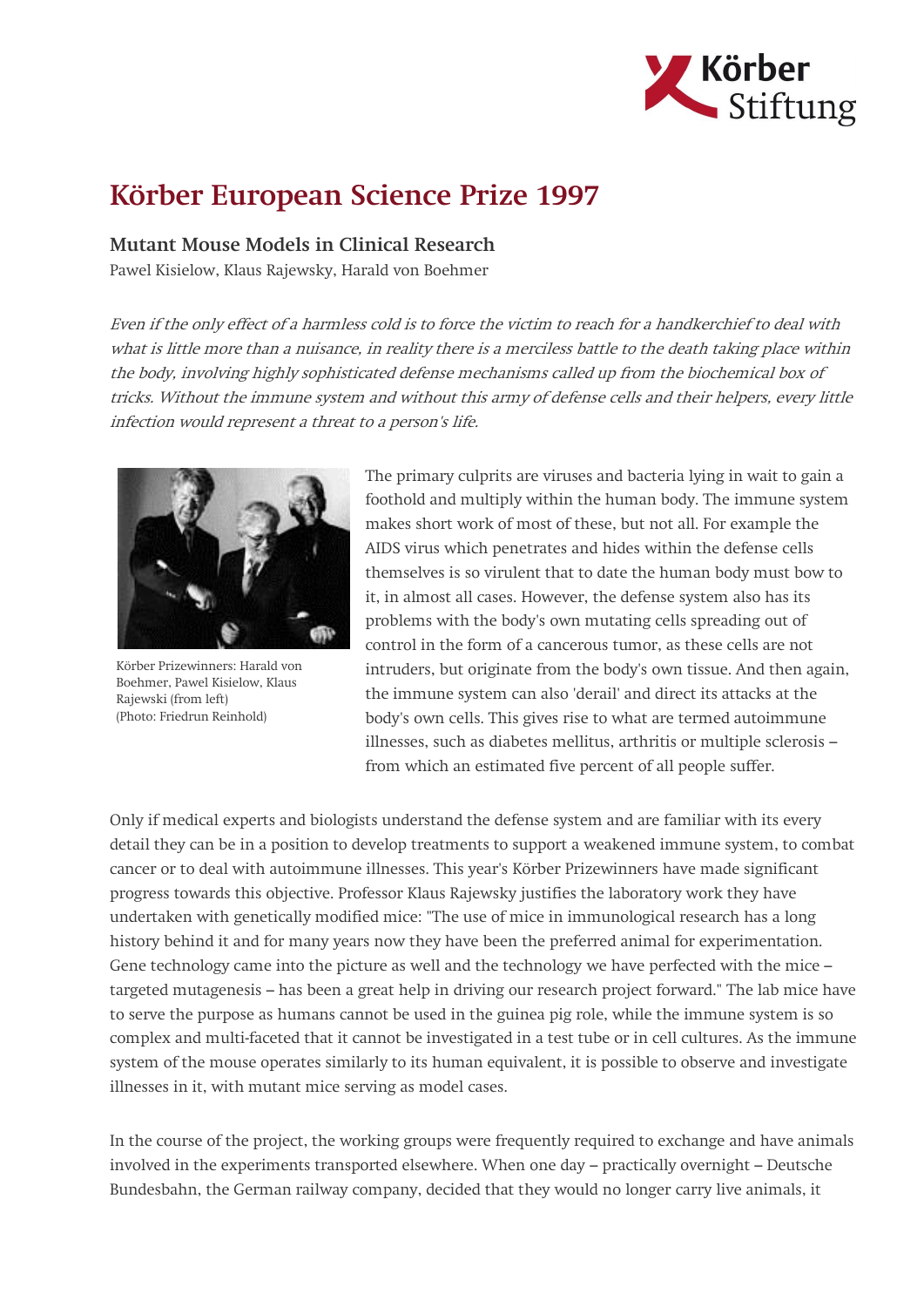

became necessary to identify ad hoc alternatives. "This led to us delivering the mice ourselves, sometimes driving along with them sitting on the back seat of the car," recalls Rajewsky with a grin. Researchers now have three different techniques at their disposal. The oldest, developed in the USA, makes it possible to transfer a foreign gene – what is termed a transgene – into mouse embryos so that when it is born it carries this gene within all of its body cells. However, this kind of transgene is only in evidence in specific cells, as it has to be activated by a switch, on a tissuespecific basis. The second technique, similarly originating from America and fully developed in Cologne, makes it possible to modify genes within the animal's body, and, for example, to



In the Paris laboratory Boehmer's staff analyzed tissues and cells, and their products. (Photo: Friedrun Reinhold)

switch to them on or off at specific times. The third method, developed within Rajewsky's working group, represents a ground-breaking technique which by crossing-breeding mice of two specific types makes it possible to produce animals in which genes can be activated or deactivated in some cells only, for example defense cells.



Blood cells are removed from a genetically-modified mouse. (Photo: Friedrun Reinhold)

The main protagonists in the drama of an immunity battle are two groups of white blood cells – termed T lymphocytes and B lymphocytes (also known as T and B cells). Also in play are a large number of other cells and an entire host of signaling and auxiliary substances. Both types of lymphocyte can recognize cells or viruses foreign to the body by the characteristics of their surface structures, referred to as antigens. They achieve this through the lock and key principle, as the immune cells have receptors fitting the antigen like a key in a lock and accordingly attach themselves to it specifically. T lymphocytes combat intruders by, for example, latching on to infected cells and killing them off. B lymphocytes emit antibodies into the blood where they attach themselves to the causative organisms, marking them as "enemies" for other defense cells, damaging them or rendering them harmless.

Immunologists have long puzzled over how the wide variety of defense cells are produced and how it is that these cells actually 'know' which structures belong to the body itself and which are foreign. What has become clear in the meantime is that the division of non-specialized precursor cells within the body gives rise to millions of different lymphocytes with a variety of antibodies created by a process of genetic recombination. Most lymphocytes with structures directed against the body's own tissue are immediately eliminated, as von Boehmer and Kisielow were able to prove with the help of transgenic mice. In this way the immune system 'learns' to tolerate the body's own cells. Left over is a large variety of millions of cells which do not damage their own body and which are equipped to deal with all conceivable structures foreign to the body. With this arsenal of genetic technology weapons the immunologists have been able to produce mice with a greater number of T lymphocytes with receptors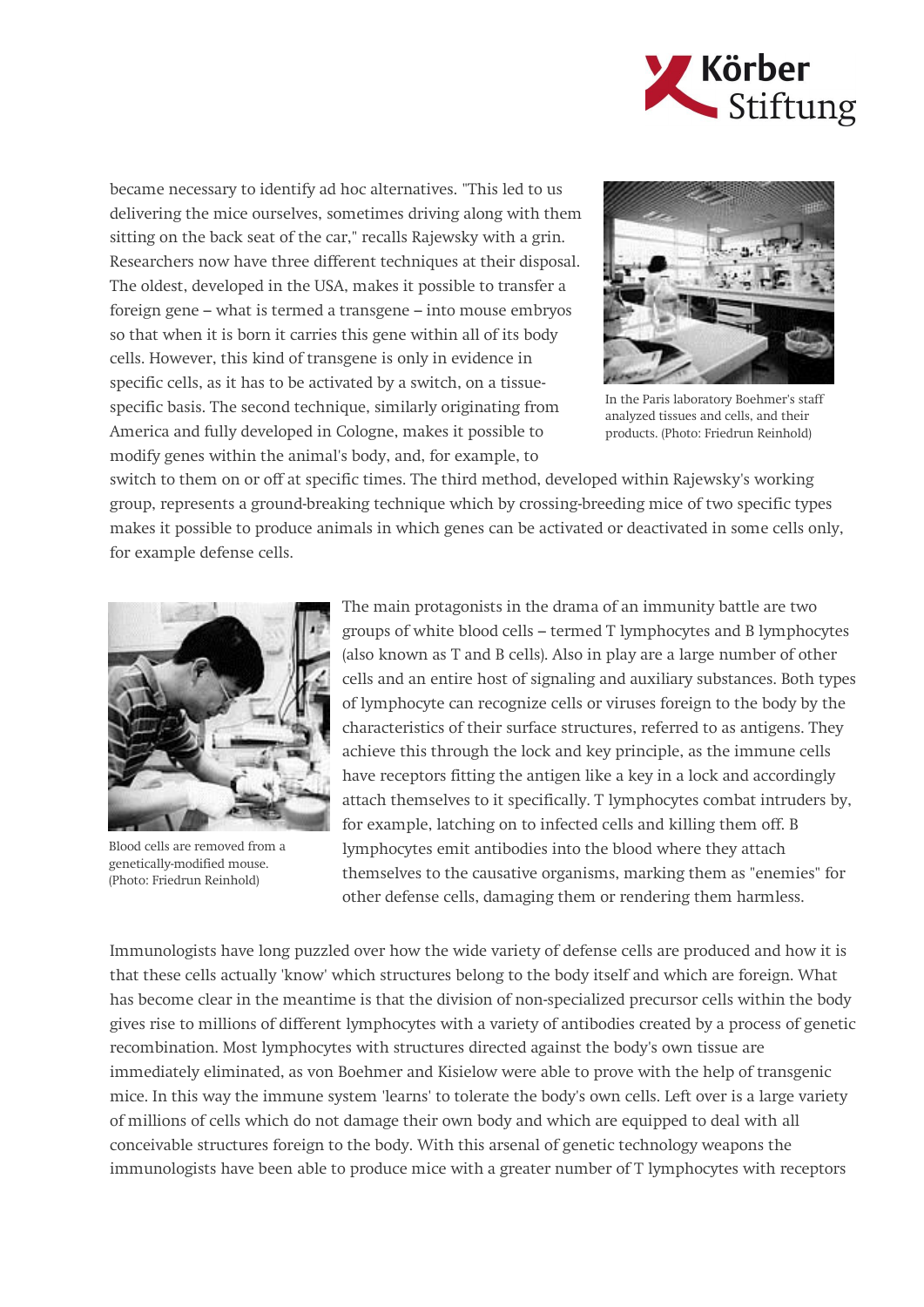

directed against quite specific antigens or cell structures, to allow the researchers to accurately trace the progression and reactions of these cells.

Harald von Boehmer's Paris working group has concentrated its work on diabetes in the transgenic animal model. In this autoimmune illness, the derailed immune system attacks what is known as the beta cells in the pancreas. The main function of beta cells in the healthy body is to produce insulin and in this way to regulate the level of blood sugar. In people with youth-onset diabetes, it is exactly these cells which are damaged and rendered incapable of controlling the sugar level. As yet it is not known which surface structure on the beta cells triggers the misdirected immune reaction and is attacked by the T lymphocytes. Within this context, von Boehmer and his team introduced a foreign gene into the mouse, with this gene generating a specific surface structure on the beta cells. At the same time they inserted other transgenes which ensure that some T cells feature a



Genetically modified mice produce, for example, cytokines which may possibly play a crucial role in the development of diabetes. (Photo: Friedrun Reinhold)

receptor directed specifically against that particular surface structure. In this way it is possible to artificially emulate the attacks carried out by the T cells on the tissue of the pancreas using the genetically-modified mice – the mouse thus having become the model for the autoimmune illness of diabetes. When this kind of young animal reaches the age of three weeks, it is can already be observed to be suffering.

"These T cells with the transgenic receptor can be identified at various stages in the mouse described," explains von Boehmer. "This allows us at a very early stage to identify and track what is happening with them. For example, how they start to divide, penetrate into the pancreas and attack the beta cells."



The laboratory log collates the results of the DNA analysis. (Photo: Friedrun Reinhold)

All that we know as yet is that in the first instance the T cell attack on the pancreas gives rise to local inflammation, with the beta cells subsequently dying off. However, what specifically kills the cells remains a puzzle. It is clearly not the T cells themselves, however it may be substances emitted from them, known as cytokines. "By a specifically-targeted process of switching off what are termed candidate genes suspected to contain important information for triggering cell death, it is possible to identify in the mice the particular gene and substance responsible for the death of the beta cells," states von Boehmer. This is made possible by the methods developed by Rajewsky's team for switching off specific genes. And once the cell killer has been identified, then it

can be switched off where possible – for example by means of antibodies or other inhibitors acting against the corresponding cytokine. The immunologists have also created similar 'mouse models' for the autoimmune illnesses of multiple sclerosis and arthritis. While the mice could provide no help for AIDS research as the illness does not appear in them, they still provide the researchers with help in the field